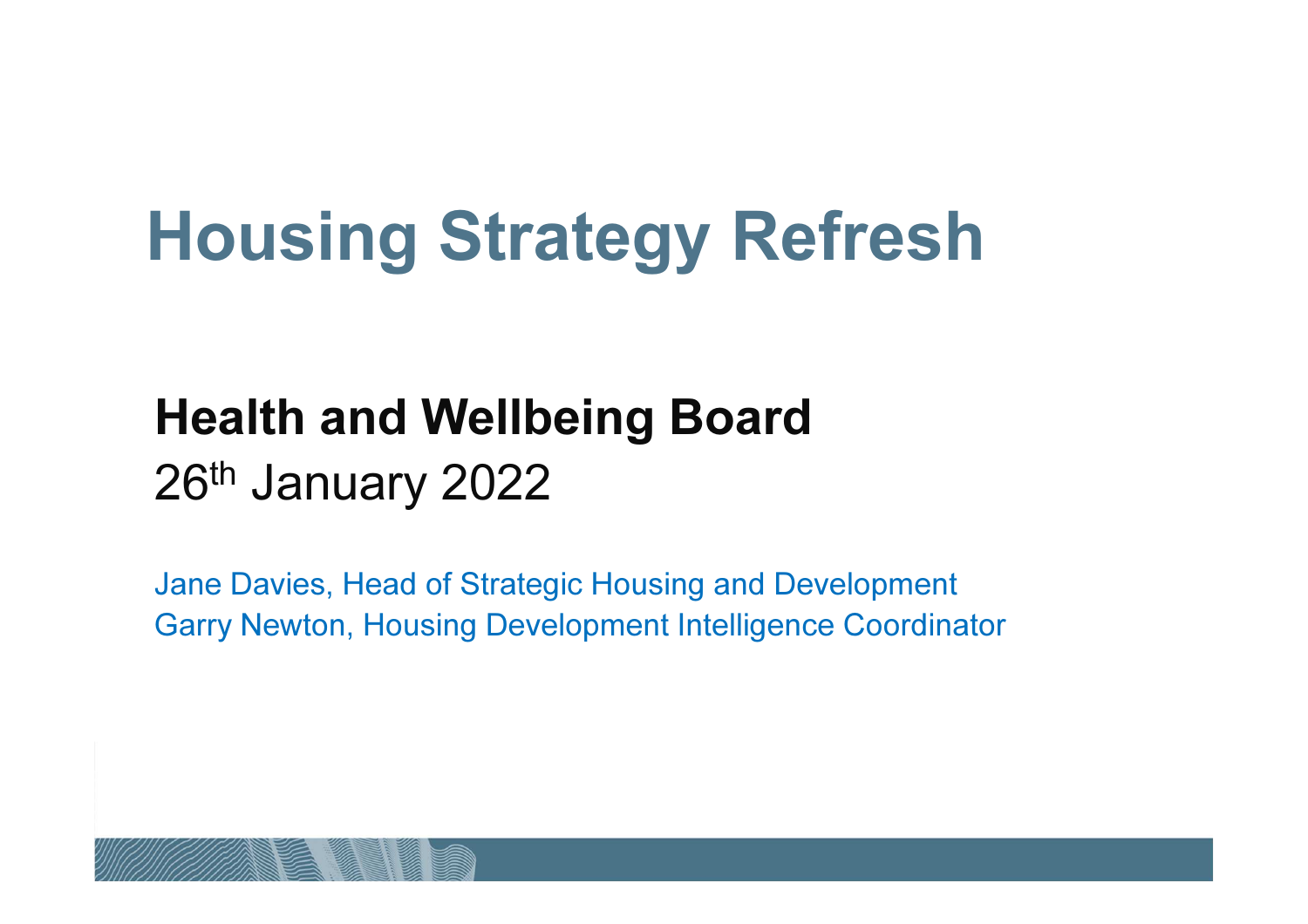# **Objectives**

- How the Housing Strategy will help meet the aims of the Health and Wellbeing Strategy
- Next steps in the consultation process

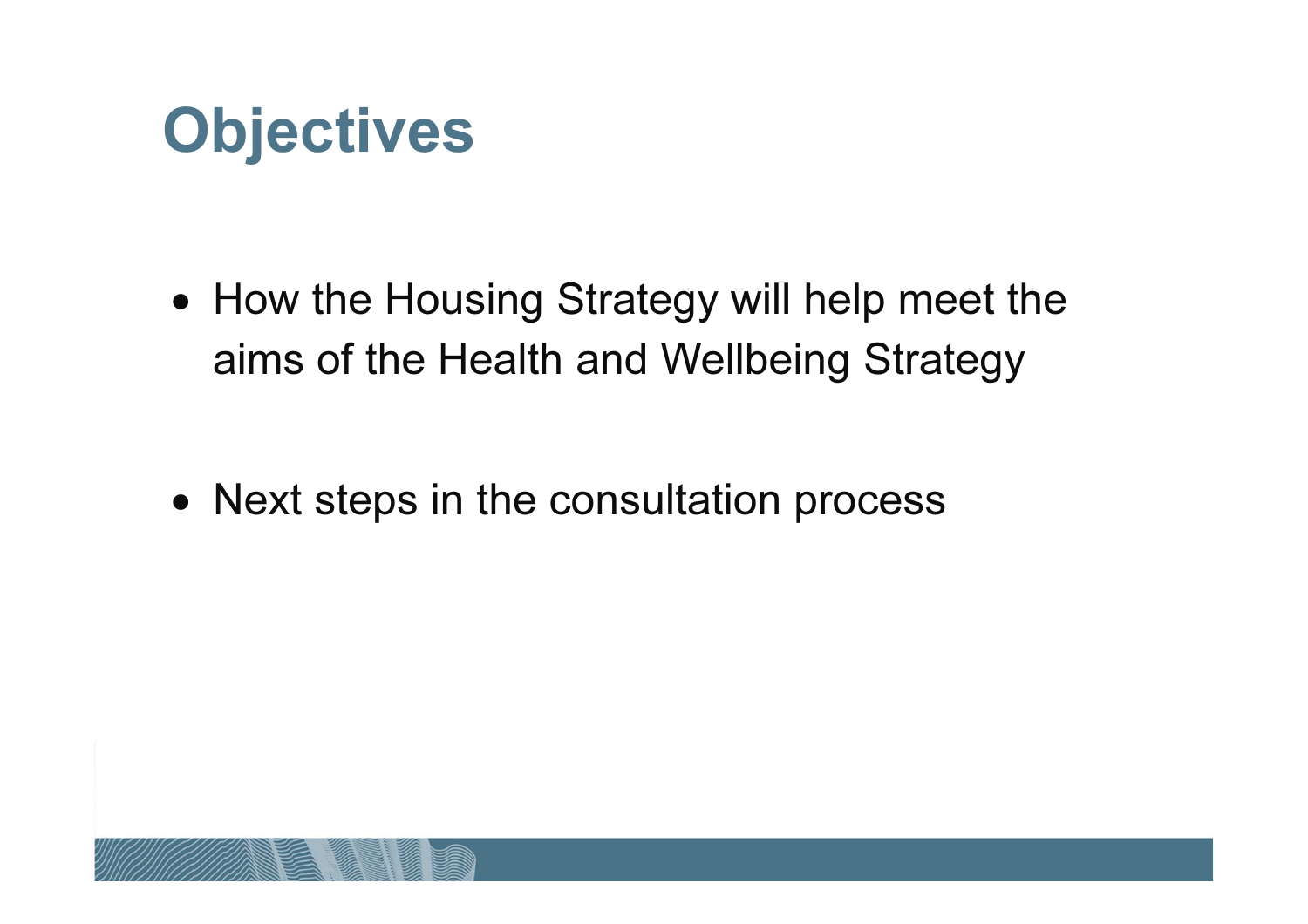All children get the best start in life and go on to achieve their potential

Affordable housing to meet local needs

- Larger family homes
- Looked After Children sufficiency strategy
- House Project

Making sure Rotherham's communities benefit from housing development

• Create jobs/apprenticeships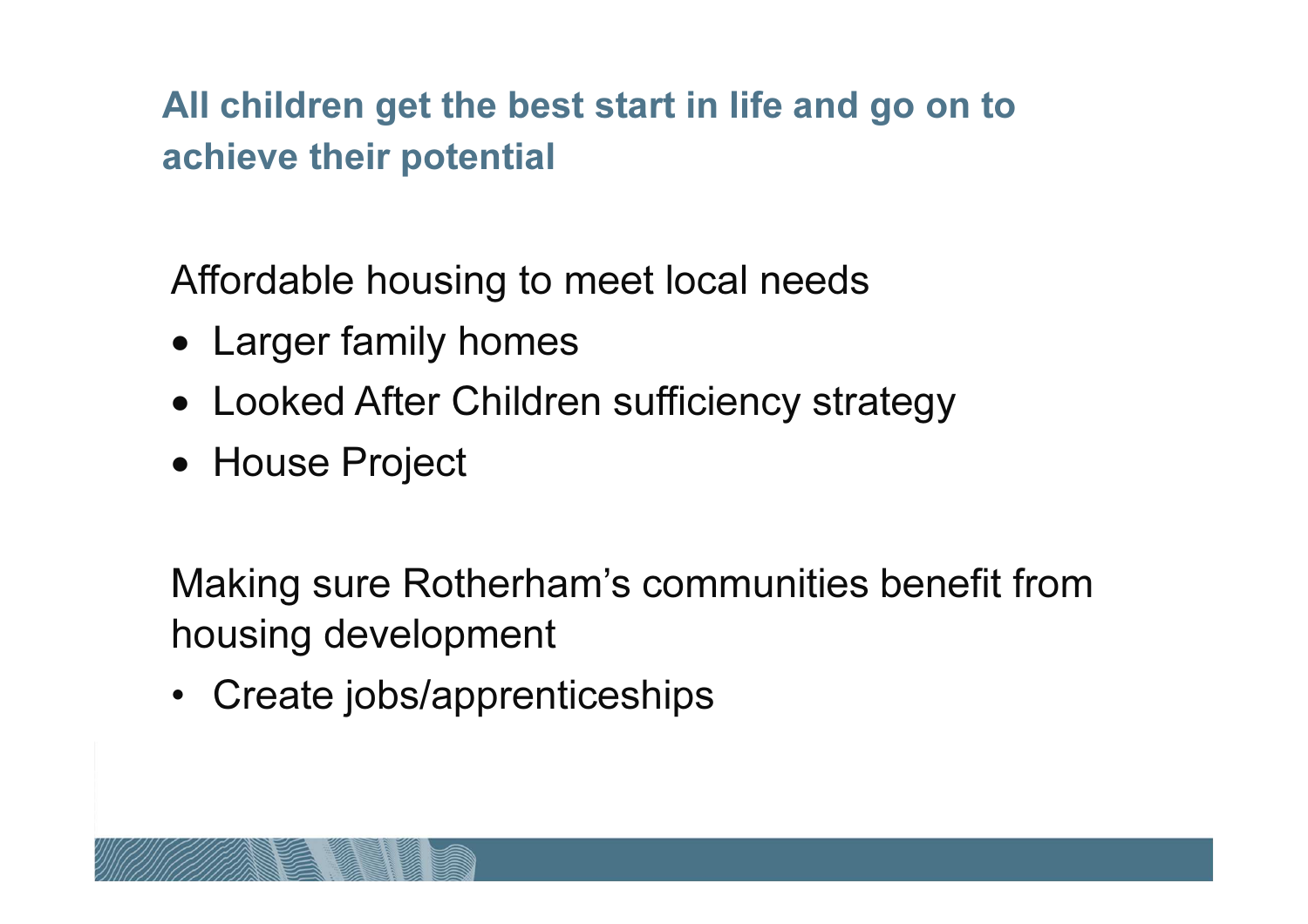All Rotherham people enjoy the best possible mentalhealth and wellbeing and have a good quality of life

High quality energy efficient housing

- Design and space
- Improved health
- Green Housing Strategy

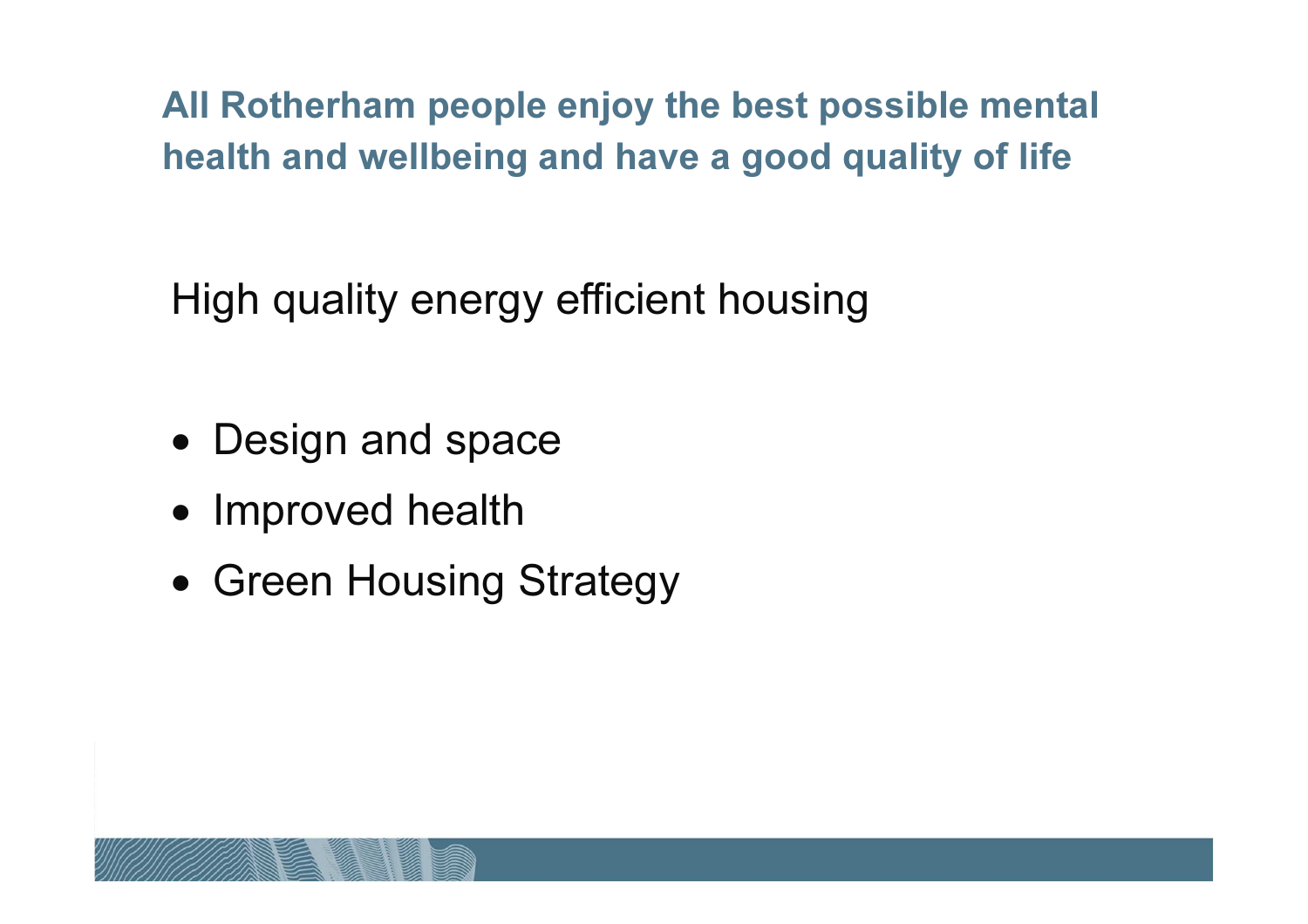#### All Rotherham people live well for longer

Supporting people to live independently

- Acquiring and building bungalows
- Shared Ownership for Over 55s
- Market Position Statement

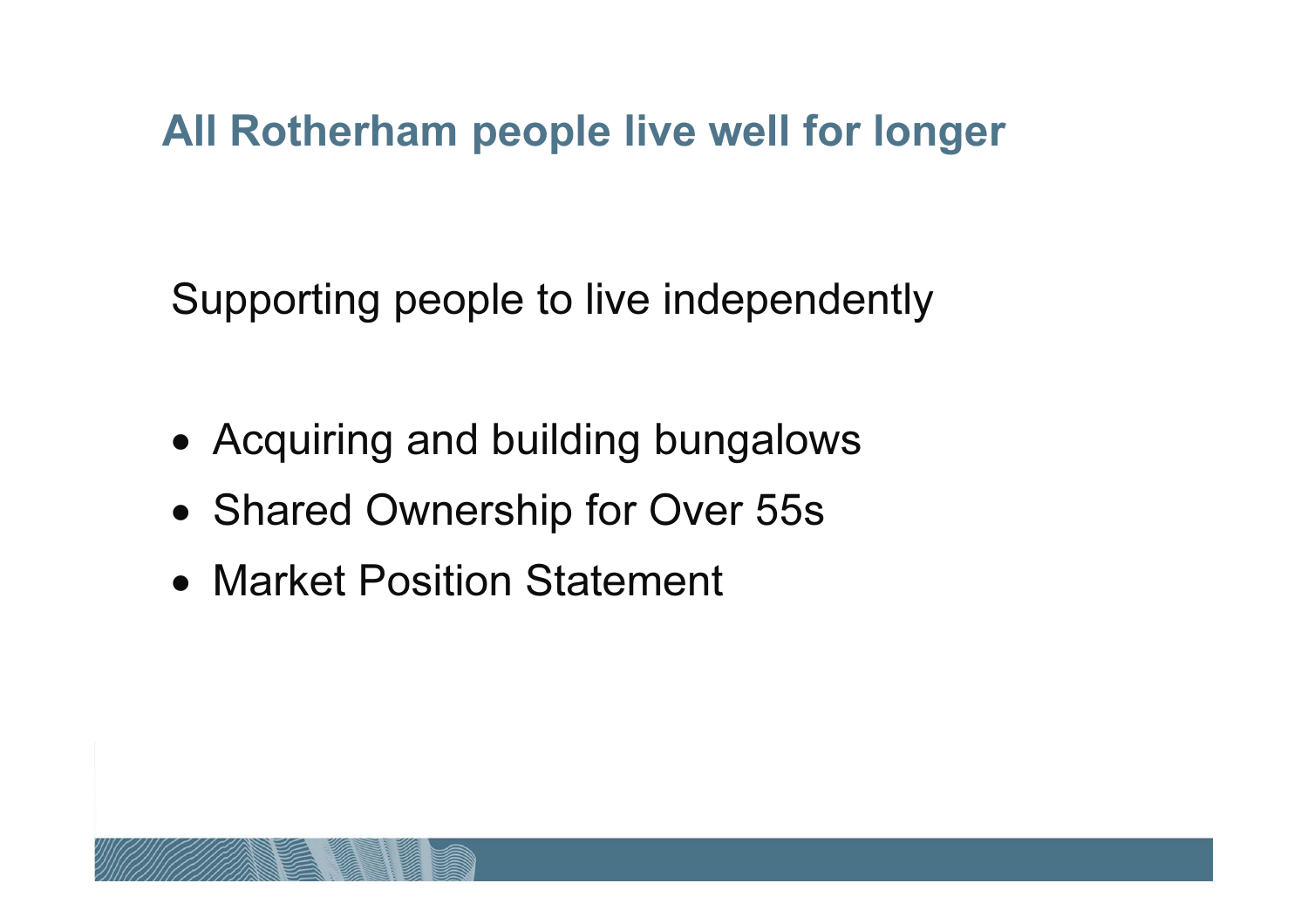### All Rotherham people live in healthy, safe and resilient communities

Bring empty homes back into use

• Address homelessness need

Invest in existing homes

- Working with Public Health on:
- Fuel Poverty Action Plan
- JSNA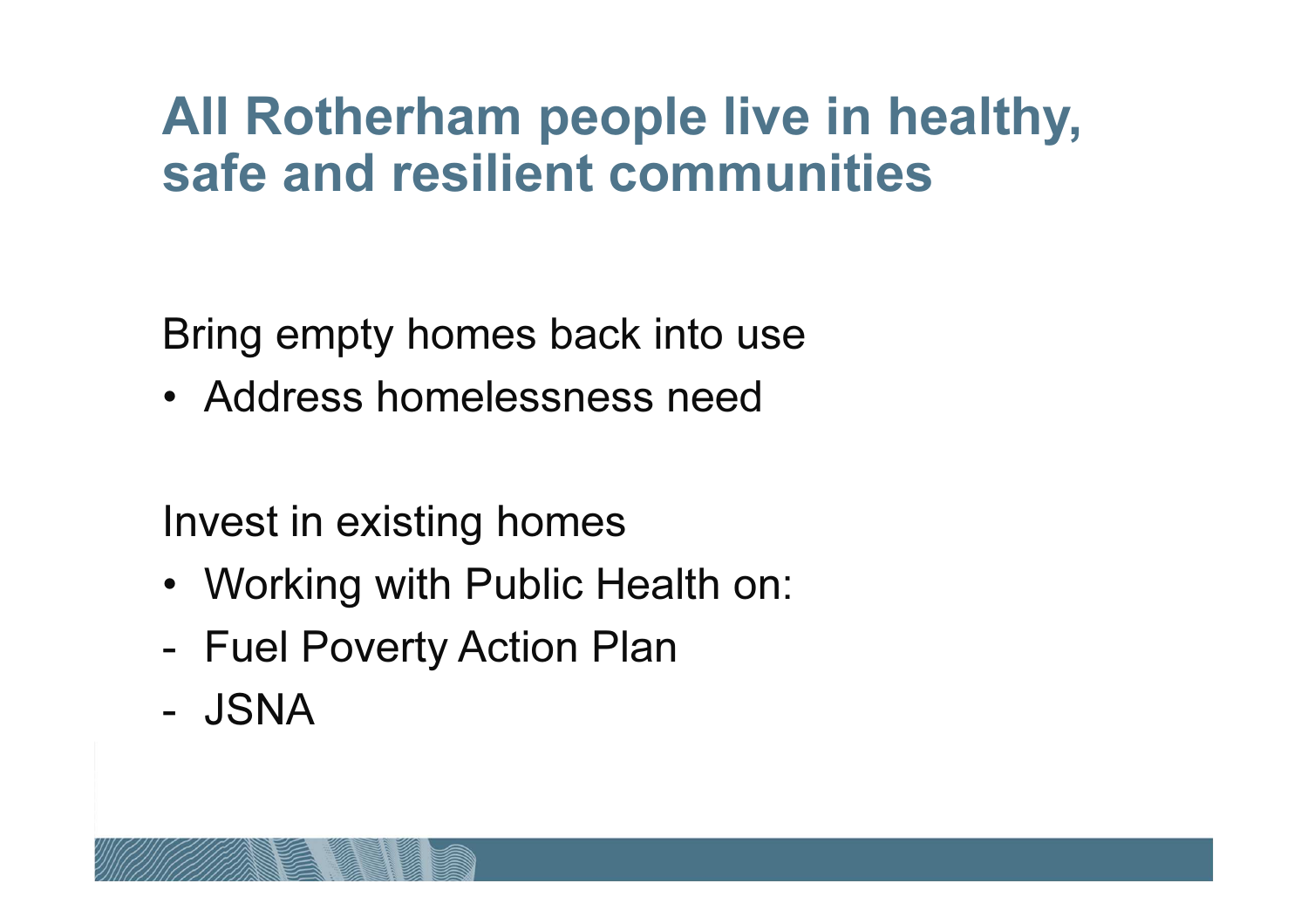#### **Timetable**

- Early February First draft will be available for your comments
- March Finalise Strategy
- May Cabinet for approval